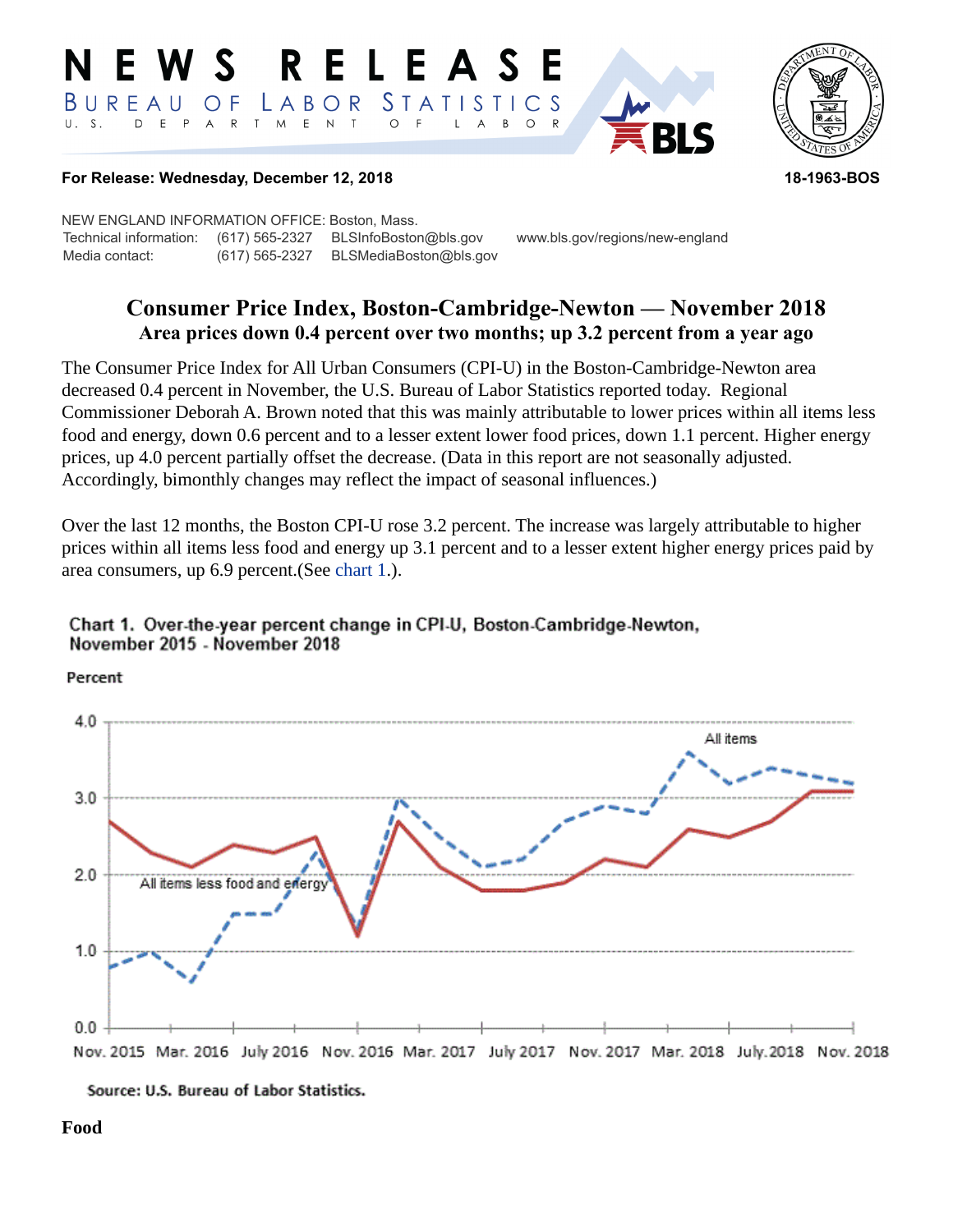Food prices edged down 1.1 percent since September, mainly due to lower food at home prices, down 2.0 percent. Lower food at home prices were mainly driven by lower prices for fruits and vegetables, down 11.6 percent.

Food prices increased 1.7 percent over the year, mainly due to higher food away from home prices, up 2.7 percent, and to a lesser extent, food at home prices, up 1.1 percent.

## **Energy**

The energy index increased 4.0 percent over the two months, mainly driven by higher utility piped gas prices, up 32.9 percent due to suppliers switching to winter rates. Higher electricity prices, up 4.2 percent also contributed to the increase which was offset by lower gasoline prices down 3.6 percent.

Energy prices were up 6.9 percent from a year ago, largely attributable to gasoline prices, up 8.7 percent and electricity prices, up 5.3 percent.

### **All items less food and energy**

The index for all items less food and energy decreased from September (-0.6 percent) mainly due to lower shelter costs, down 0.7 percent and to a lesser extent, lower apparel costs, down 6.7 percent. Within shelter, lower prices in lodging away from home, drove the decrease.

Over the year, the index for all items less food and energy rose 3.1 percent, with higher shelter costs being the main driver of the increase, up 4.6 percent. Within shelter, higher costs for owners' equivalent rent of residences, up 4.7 percent and rent of primary residence, up 4.6 percent led the increase.

#### **CPI-W**

In November, the Consumer Price Index for Urban Wage Earners and Clerical Workers (CPI-W) was 277.413. The CPI-W decreased 0.1 percent over two months and increased 3.3 percent over the year.

## **The January 2019 Consumer Price Index for Boston-Cambridge-Newton is scheduled to be released on Wednesday, February 13, 2018, at 8:30 a.m. (ET).**

## **Technical Note**

The Consumer Price Index (CPI) is a measure of the average change in prices over time in a fixed market basket of goods and services. The Bureau of Labor Statistics publishes CPIs for two population groups: (1) a CPI for All Urban Consumers (CPI-U) which covers approximately 94 percent of the total population and (2) a CPI for Urban Wage Earners and Clerical Workers (CPI-W) which covers approximately 28 percent of the total population. The CPI-U includes, in addition to wage earners and clerical workers, groups such as professional, managerial, and technical workers, the self-employed, short-term workers, the unemployed, and retirees and others not in the labor force.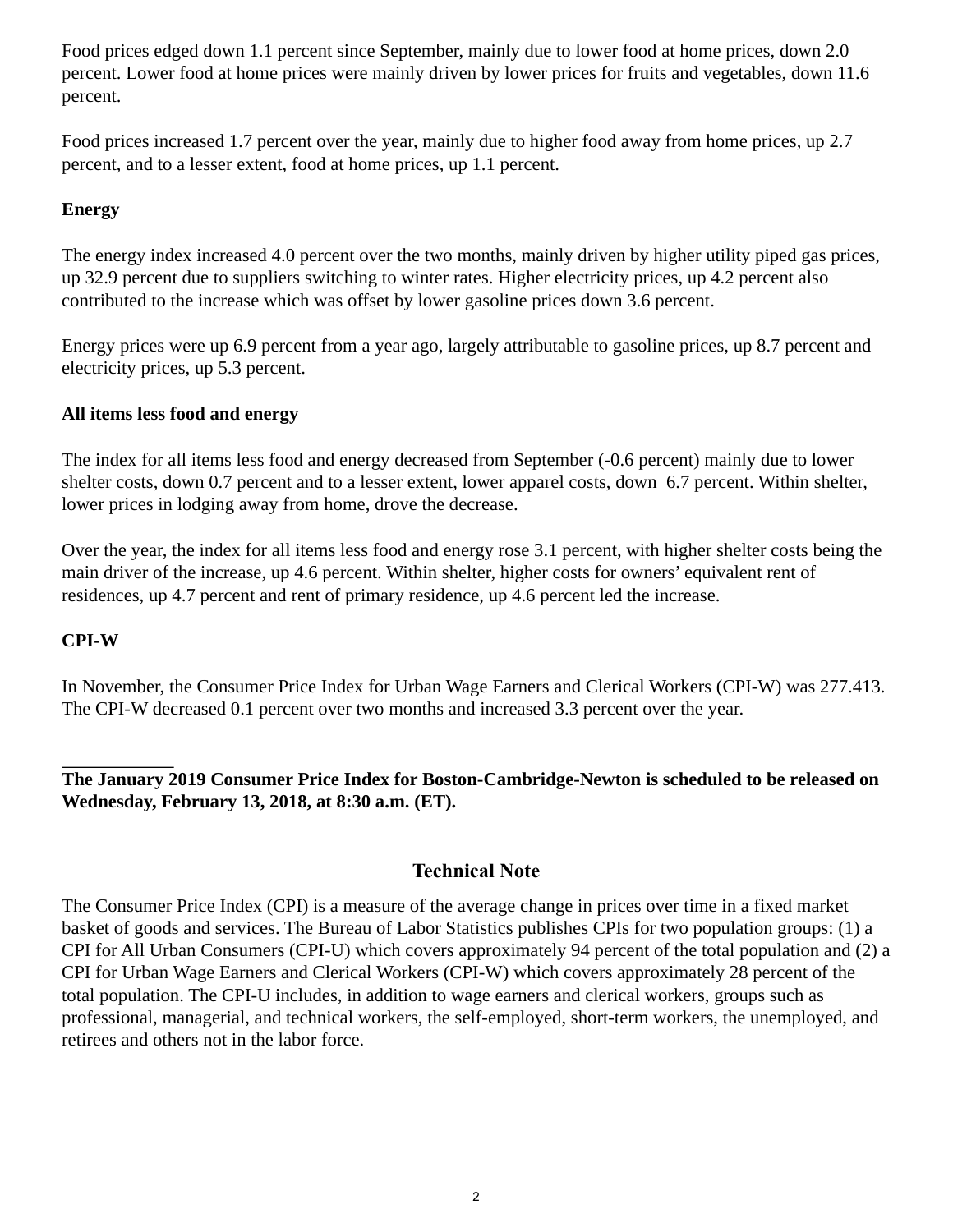The CPI is based on prices of food, clothing, shelter, and fuels, transportation fares, charges for doctors' and dentists' services, drugs, and the other goods and services that people buy for day-to-day living. Each month, prices are collected in 75 urban areas across the country from about 5,000 housing units and approximately 22,000 retail establishments--department stores, supermarkets, hospitals, filling stations, and other types of stores and service establishments. All taxes directly associated with the purchase and use of items are included in the index.

The index measures price changes from a designated reference date (1982-84) that equals 100.0. An increase of 16.5 percent, for example, is shown as 116.5. This change can also be expressed in dollars as follows: the price of a base period "market basket" of goods and services in the CPI has risen from \$10 in 1982-84 to \$11.65. For further details see the CPI home page on the Internet at [www.bls.gov/cpi](https://www.bls.gov/cpi) and the BLS Handbook of Methods, Chapter 17, The Consumer Price Index, available on the Internet at [www.bls.gov/opub/hom/pdf/](https://www.bls.gov/opub/hom/pdf/homch17.pdf) [homch17.pdf](https://www.bls.gov/opub/hom/pdf/homch17.pdf).

In calculating the index, price changes for the various items in each location are averaged together with weights that represent their importance in the spending of the appropriate population group. Local data are then combined to obtain a U.S. city average. Because the sample size of a local area is smaller, the local area index is subject to substantially more sampling and other measurement error than the national index. In addition, local indexes are not adjusted for seasonal influences. As a result, local area indexes show greater volatility than the national index, although their long-term trends are quite similar. **NOTE: Area indexes do not measure differences in the level of prices between cities; they only measure the average change in prices for each area since the base period.**

The Boston-Cambridge-Newton, Mass.-N.H. Core Based Statistical Area covered in this release is comprised of Essex, Middlesex, Norfolk, Plymouth, Suffolk Counties in Massachusetts; Rockingham, Strafford Counties in New Hampshire.

Information from this release will be made available to sensory impaired individuals upon request. Voice phone: 202-691-5200; Federal Relay Service: 1-800-877-8339.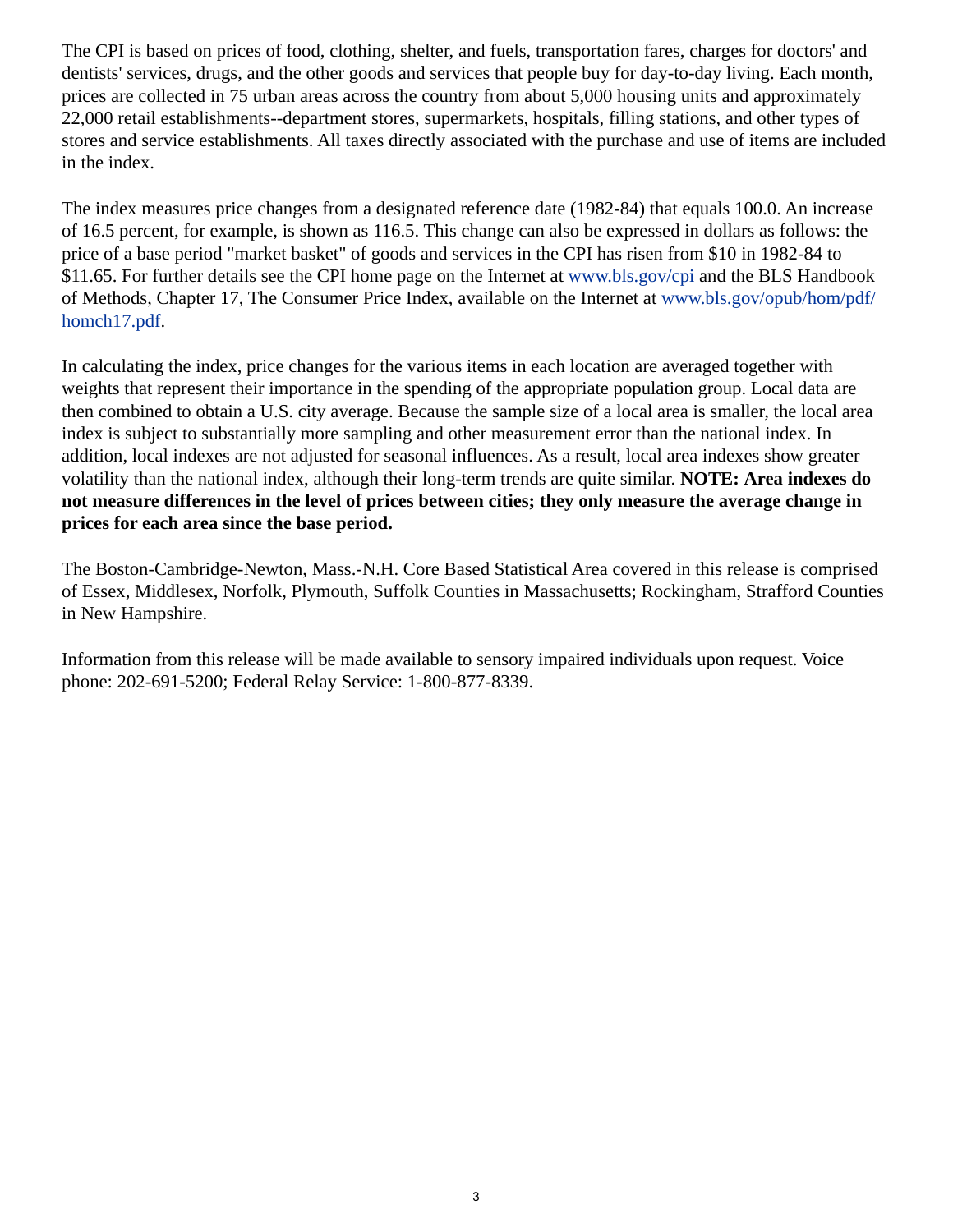#### **Consumer Price Index for All Urban Consumers (CPI-U): Indexes and percent changes for selected periods, Boston-Cambridge-Newton, Ma.-N.H. (1982-84=100 unless otherwise noted) (not seasonally adjusted)**

| Expenditure category                    | Indexes                                   |              |              |              | Percent change from |              |              |
|-----------------------------------------|-------------------------------------------|--------------|--------------|--------------|---------------------|--------------|--------------|
|                                         | Historical<br>data                        | Sep.<br>2018 | Oct.<br>2018 | Nov.<br>2018 | Nov.<br>2017        | Sep.<br>2018 | Oct.<br>2018 |
|                                         | W۲                                        | 278.663      |              | 277.632      | 3.2                 | $-0.4$       |              |
|                                         | W۸                                        | 809.941      |              | 806.946      |                     |              |              |
|                                         | ₩                                         | 267.884      |              | 264.467      | 1.5                 | $-1.3$       |              |
|                                         | ۸V                                        | 269.284      |              | 266.382      | 1.7                 | $-1.1$       |              |
|                                         | ş                                         | 254.831      | 250.591      | 249.715      | 1.1                 | $-2.0$       | $-0.3$       |
| Cereal and bakery products              | ķ                                         | 293.670      |              | 292.317      | $-0.4$              | $-0.5$       |              |
| Meats, poultry, fish, and eggs          | ž                                         | 250.017      |              | 255.373      | 2.5                 | 2.1          |              |
| Dairy and related products              | ş                                         | 284.950      |              | 287.058      | 9.3                 | 0.7          |              |
| Fruits and vegetables                   | ž                                         | 355.764      |              | 314.498      | $-2.9$              | $-11.6$      |              |
| Nonalcoholic beverages and              | ۸Y                                        | 162.579      |              | 163.407      | 1.5                 | 0.5          |              |
|                                         | ž                                         | 199.178      |              | 199.126      | 0.6                 | 0.0          |              |
| Food away from home                     | $\overline{\mathbf{r}}$                   | 294.499      |              | 295.534      | 2.7                 | 0.4          |              |
|                                         | $\overline{\mathbf{v}}$                   | 256.270      |              | 246.882      | $-0.6$              | $-3.7$       |              |
|                                         | ž                                         | 287.056      |              | 287.035      | 4.2                 | 0.0          |              |
|                                         | W                                         | 341.399      | 343.172      | 338.854      | 4.6                 | $-0.7$       | $-1.3$       |
| Rent of primary residence(2)            | $\overline{\mathcal{N}}$                  | 353.083      | 354.814      | 355.082      | 4.6                 | 0.6          | 0.1          |
| Owners' equivalent rent of residences(2 | ₩                                         | 360.965      | 361.948      | 363.452      | 4.7                 | 0.7          | 0.4          |
| Owners' equivalent rent of primary      | ₩                                         | 360.965      | 361.948      | 363.452      | 4.7                 | 0.7          | 0.4          |
|                                         | ž                                         | 278.665      |              | 305.274      | 5.6                 | 9.5          |              |
|                                         | $\overline{\mathbf{v}}$                   | 234.269      | 236.373      | 258.417      | 5.7                 | 10.3         | 9.3          |
| Energy services(2)                      | $\overline{\tilde{\mathbf{z}}^{\prime}}$  | 239.320      | 239.356      | 270.334      | 4.5                 | 13.0         | 12.9         |
|                                         | $\overline{\mathbf{r}}$                   | 291.848      | 291.910      | 303.965      | 5.3                 | 4.2          | 4.1          |
| Utility (piped) gas service(2)          | $\frac{(\sqrt{\lambda})}{\sqrt{\lambda}}$ | 153.190      | 153.190      | 203.570      | 3.0                 | 32.9         | 32.9         |
| Household furnishings and operations    | W۰                                        | 128.082      |              | 123.966      | $-1.5$              | $-3.2$       |              |
|                                         | ŵ٧                                        | 151.353      |              | 141.282      | $-0.2$              | $-6.7$       |              |
|                                         | W۰                                        | 197.275      |              | 196.925      | 4.2                 | $-0.2$       |              |
|                                         | $\overline{\mathcal{N}}$                  | 198.872      |              | 197.966      | 4.9                 | $-0.5$       |              |
| New and used motor vehicles(5)          | W                                         | 103.074      |              | 104.487      | 4.4                 | 1.4          |              |
| New Vehicles(1)                         | λY.                                       | 203.769      |              | 207.482      | 4.1                 | 1.8          |              |
| Used cars and trucks(1)                 | ž                                         | 309.233      |              | 315.519      | 2.9                 | 2.0          |              |
|                                         | ž                                         | 250.583      | 248.129      | 241.684      | 8.8                 | $-3.6$       | $-2.6$       |
| Gasoline (all types)                    |                                           | 247.728      | 245.281      | 238.902      | 8.7                 | $-3.6$       | $-2.6$       |
| Gasoline, unleaded regular(6)           |                                           | 241.038      | 238.522      | 232.165      | 8.9                 | $-3.7$       | $-2.7$       |
| Gasoline, unleaded midgrade(6)(7)       | 초초치                                       | 260.175      | 257.223      | 252.895      | 8.8                 | $-2.8$       | $-1.7$       |
| Gasoline, unleaded premium(6)           |                                           | 254.081      | 252.795      | 247.102      | 7.0                 | $-2.7$       | $-2.3$       |
| Motor vehicle insurance(1)              | $\frac{1}{2}$                             |              |              |              |                     |              |              |
|                                         | ۸V                                        | 651.678      |              | 656.108      | 1.5                 | 0.7          |              |
|                                         | ۸M                                        | 123.267      |              | 123.936      | 3.4                 | 0.5          |              |
| Education and communication(5)          | W۲                                        | 166.898      |              | 166.050      | 1.7                 | $-0.5$       |              |
| Tuition, other fees, and child care(1)  | W                                         | 1,348.743    |              | 1,348.743    | 3.2                 | 0.0          |              |
| Other goods and services                | ۸M                                        | 492.088      |              | 489.490      | 1.3                 | $-0.5$       |              |
| Commodity and service group             |                                           |              |              |              |                     |              |              |
|                                         | k۲                                        | 195.771      |              | 192.091      | 1.7                 | $-1.9$       |              |